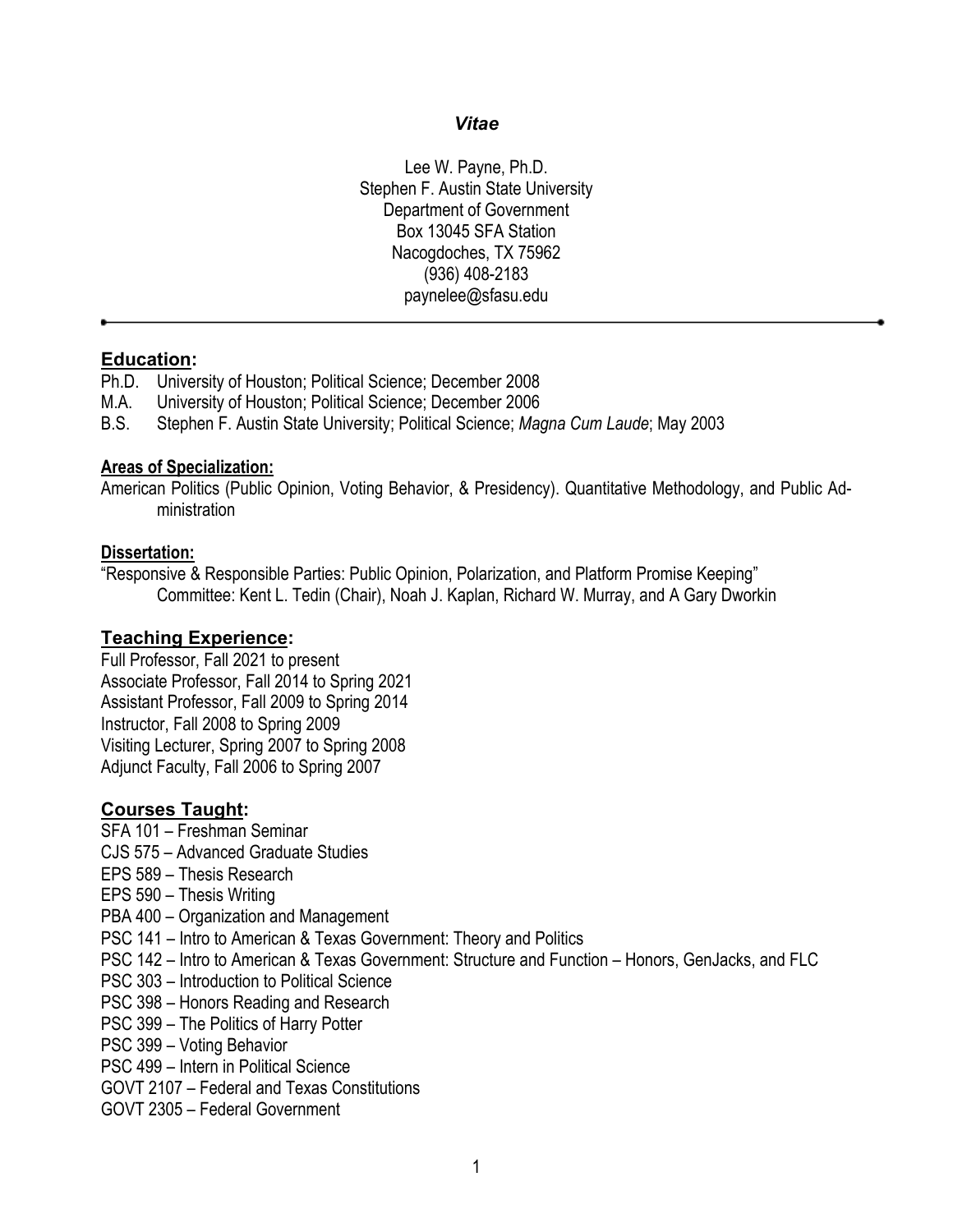GOVT 2306 – Texas Government GOVT 3300 – Political Research Methods GOVT 3347 – U.S. Congress GOVT 4175 – Special Problems GOVT 4341 – Political Media Research GOVT 4342 – Public Opinion & Survey Design GOVT 4343 – Campaigns & Elections PADM 5175 – Public Administration Capstone (MPA course) PADM 5176 – Public Administration Capstone Completion (MPA course) PADM 5305 – Research Methods for Public Administration (MPA course) PADM 5307 – Applied Methods for Public Administration (MPA course)

# **Teaching Interests:**

Political Behavior – Voting & Elections and Public Opinion Political Institutions – Presidency, Congress, and Bureaucracy American Politics – Political Development, Political Parties, and Women & Politics Methods – Research Design, Survey Design, and Quantitative Statistics Public Administration – Public Budgeting and Public Organizational Theory Policy – Policy Implementation, Environmental Policy, and Welfare Policy

# **Publications (Refereed):**

- "An Introductory Study of Texas Court Structure and Judicial Elections: Does Having Two High Courts Matter?" (co-authored with Billy Monroe and Nathan K. Mitchell). *Hispanic Journal of Law and Policy* (Law review associated with the South Texas College of Law Houston). Vol. 4, No. 1 (Summer 2021).
- "Judicial Primary Elections: A Study of Texas High Courts." (co-authored with Billy Monroe and Nathanial Mitchell). *Mid-South Political Science Review*, Vol. 20 (Fall 2019)*.*
- "Texas Judicial Elections: A Quantitative Analysis" (co-authored with Billy Monroe and Nathan K. Mitchell). *Journal of Political Science*, Vol. 44 (Fall, 2016)*.*
- "An Exploratory Analysis of Judicial Elections in Texas: Does Subject Matter Jurisdiction Matter?" (co-authored with Billy Monroe and Nathan K. Mitchell). *Journal of Politics and Law*, Vol. 8, No. 1 (March 2015).
- "Decentralization in the United States of America." *The Theories of Decentralization and Local Government*. Stephen F. Austin State University Press: Nacogdoches, TX (2013).
- "'If Elected I [Still] Promise:' American Party Platforms 1980 2008." *Journal of Political Science*, Vol. 41 (Fall, 2013).
- "Welfare Reform in the States: Does the Percentage of Female Legislators in State Legislatures Effect Welfare Sanction Policies?" *Journal of Sociology & Social Welfare*, Vol. 40, No. 3 (Fall, 2013).
- "Judicial Selection in Texas: A study of General Election Outcomes, 1988-2004" (co-authored with Billy Monroe). *Journal of Political Science*, Vol. 40 (Fall, 2012).
- "Constitution of the United States of America." *Social History of Crime and Punishment*, Sage Publications: Washington DC, (2012).
- "The Transition of a Texas County from 'Dry' to 'Wet' and a Comparison of DWI Arrest Rates Before and After" (co-authored with Walt Scalen). *South-Western Journal of Criminal Justice*, Vol. 8, No. 1 (Fall, 2011).
- "No Race in Any Direction: State Welfare and Income Regimes" (co-authored with Harrell R. Rodgers and Glenn Beamer), *Policy Studies Journal*, Vol. 36, No. 4 (Nov., 2008).
- "Child Poverty in the American States: The Impact of Welfare Reform, Economics, and Demographics" (coauthored with Harrell R. Rodgers), *Policy Studies Journal*, Vol. 35, No. 1 (Feb., 2007).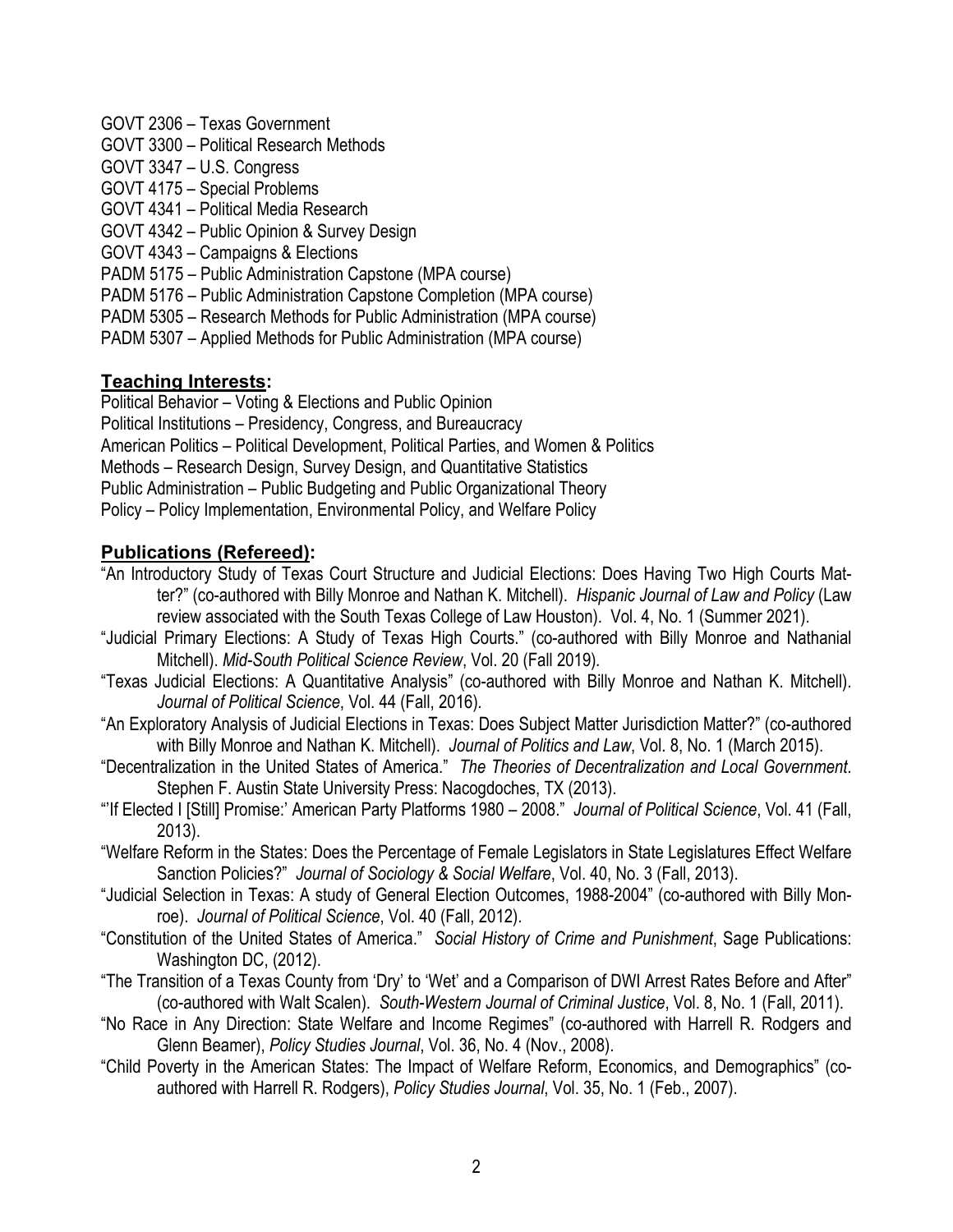- "State Poverty Rates: Do the New Welfare Policies Make a Difference?" (co-authored with Harrell R. Rodgers and Serguei Chervachidez), *Review of Policy Research*, Vol. 23, No. 3 (May, 2006).
- "Appendix: Child Poverty in the American States" (co-authored with Harrell R. Rodgers), *Review of Policy Research*, Vol. 23, No. 3 (May 2006).

## **Publications (Non-Refereed):**

- "Physically Challenged Singles." *Single Adults: Lives Well Lived*. Editor, Jim Towns. Stephen F. Austin University Press: Nacogdoches, TX (2018).
- "Public Opinion in Texas." *Texas Government: Theory and Politics*. Kendall Hunt Publishing: Dubuque, IA (2017).
- "Interest Groups in Texas." *Texas Government: Theory and Politics*. Kendall Hunt Publishing: Dubuque, IA (2017).
- "The Tragedy of the Commons and Climate Change." *Towards a More Livable World: Social Dimensions of Sustainability*. Stephen F. Austin State University Press: Nacogdoches, TX (2012).
- "Dealing with Disabilities." *Reverse Mentoring: Critical Journeys.* Editor, Jim Towns. Stephen F. Austin State University Press: Nacogdoches, TX (2011).
- "Integration of Language Techniques into ESL Preschool Classrooms in Rural East Texas: A Pilot Study" (coauthored with Carol Abel, Dottie Gottshall, and Jana Nerren). *Faculty Research Academy*, (2009).
- "Dealing with Disabilities." *Reverse Mentoring: What My Students Taught Me*. Edtor, Jim Towns. Xulon Press: Longwood, FL (2005).

### **Working Papers:**

- "Assessing Public Opinion Issue Distance, Party Preferences, and the Effect of Respondent Political Knowledge and Campaign Exposure on Issue Evaluation"
- "Media Effects: Framing Pro-Life Groups and the Effects of Political Knowledge and Issue Sophistication on Group Affect, Opinion Self-Placement, and Tolerance"

# **Conference Presentations & Contributions:**

- "Primary Elections for the Texas Supreme Court and Court of Criminal Appeals, 1988-2004" (co-authored with Billy Monroe). Southwestern Political Science Association; April 2014; San Antonio, TX. Contributor.
- "Agenda 21: Conservative Politics and Texas Local Government" (co-authored with Cindy Pressley). Southwestern Political Science Association; April 2014; San Antonio, TX.
- "Pet or Stray?: Ethnobiological Perceptions in Animal Control, Rescue, and Adoption" (co-authored with Karol Chandler-Ezell, Catherine Chmidling, and Cindy Pressley). Society of Ethnobiology "Climate Change and Ethnobiology;" May 2013 Denton, TX. Contributor.
- "Where is a Pet a Stray?: GIS-Detection of Gaps in Animal Control and Welfare Agencies in East Texas" (coauthored with Karol Chandler-Ezell, Catherine Chmidling, and Cindy Pressley). Society of Ethnobiology "Climate Change and Ethnobiology;" May 2013 Denton, TX. Contributor.
- "Animal Management Organizations: Traditions of Sustainability in a Modern Organization" (co-authored with Cindy Pressley and Karol Chandler-Ezell). American Society for Public Administration; March 2013; New Orleans, LA. Contributor.
- "Public Perceptions of Alternative Energy Facilities: Nacogdoches Biomass Facility" (co-authored with Cindy Pressley). Southern Political Science Association; January 2012; New Orleans, LA.
- "'If Elected I [Still] Promise:' American Party Platforms 1980 2008." Southern Political Science Association; January 2011; New Orleans, LA.
- "Welfare Reform in the States: Does the Percentage of Female Legislators in State Legislatures Effect Welfare Sanction Policies?" Southwestern Political Science Association; April 2010; Houston, TX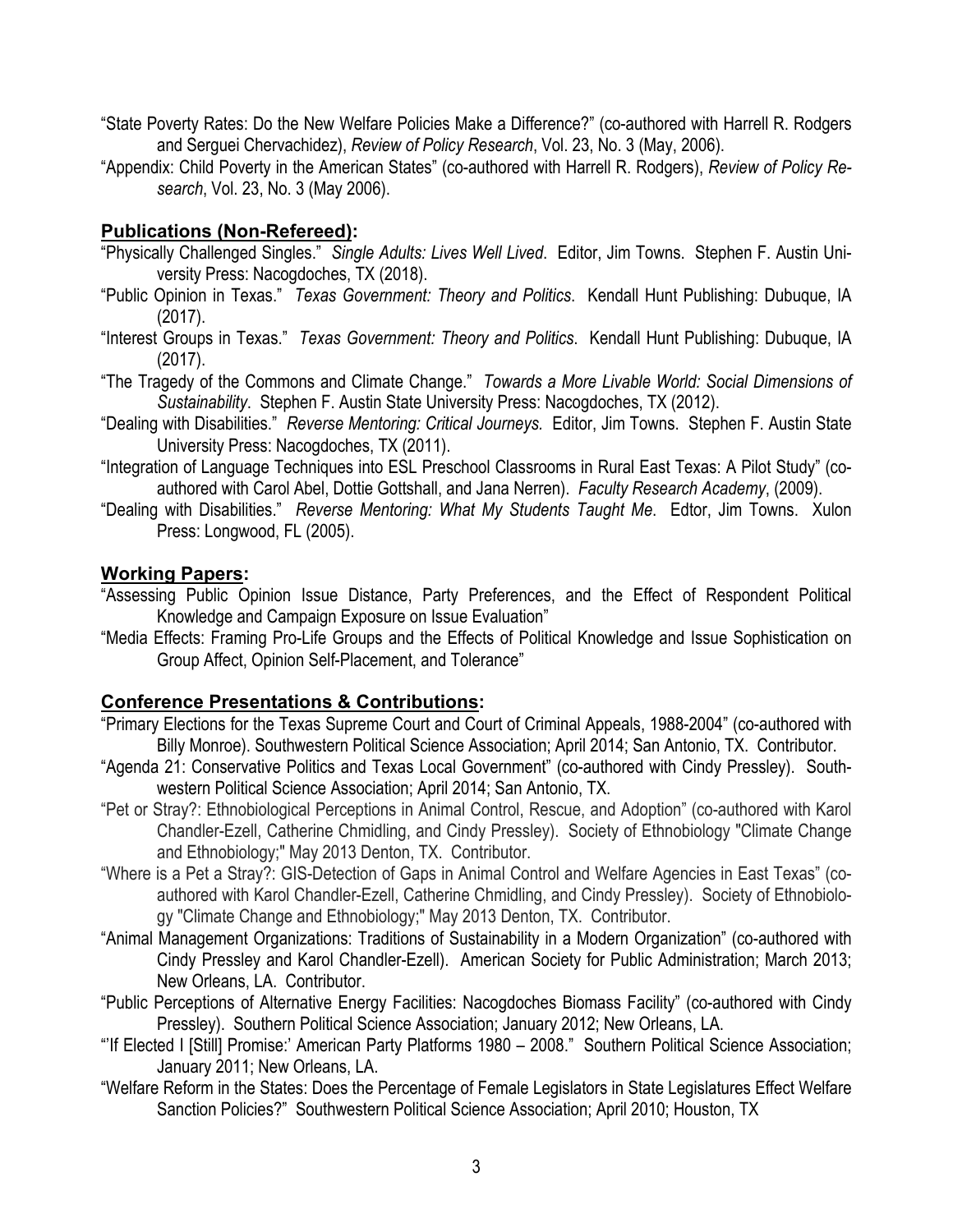- "The Language of Play: Indirect Stimulation Techniques to Enhance Early Language Development in Preschool Children" (co-authored with Carol Abel, Dorothy Gottshall, and Jannah Nerren). NAEYC Annual Conference and Expo; June 14 2009; Charlotte, NC. Contributor.
- "Integration of English Language Development Strategies into ELS Preschool Classrooms in Rural East Texas" (co-authored with Carol Abel, Dorothy Gottshall, and Jannah Nerren). ACEI Annual International Conference; March 2009; Chicago, IL. Contributor.
- "Environmental Public Opinion in Cross-National Surveys: Who's Willing to Contribute?" Southern Political Science Association; January 2007; New Orleans, LA
- "Zimbabwe Land Redistribution: Crisis and Conflict." Joint meeting of the Louisiana Political Science Association and Mississippi Political Science Association; February 2002; Jackson, MI.

## **Conference Assistances:**

Chair/Discussant – Content Analysis of 2008 Presidential Election News. Southwestern Political Science Association; April 2010; Houston, TX

Chair/Discussant – Gender and Politics. Southwestern Political Science Association; April 2010; Houston, TX.

# **Professional Service:**

External Tenure Review – Dr. Kenneth Bryant, the College of Arts and Sciences at The University of Texas at Tyler, September, 2021

- External Tenure Review Dr. Mark Owens, the College of Arts and Sciences at The University of Texas at Tyler, September, 2019
- Guest Lecture Houston Community College lecture to Political Science faculty meeting about importance of free speech in the classroom, April 2017
- Peer Referee *Global Media Journal*, June 2013
- Book Review *Research Methods and Statistics for Public & Nonprofit Administration*, Sage Publications, January, 2013
- Book Review *Survey Research Methods*, Sage Publications, February, 2012
- Book Review *Public Organizations*: *A New Institutional Approach*, CQ Press, January 2012
- Peer Referee *State & Local Government Review*, August 2009

Peer Referee – *Policy Studies Journal*, December 2008

# **Community Service:**

Financial Secretary – Knights of Columbus, Fall 2020 - present

Academic Mentor – Texas Performance Standards Project: High School/Exit Level (9-12), helped Silsbee High School student Ben Adams develop, implement, and interpret 2016 Presidential Election Survey administered to seven high schools in the Klein Independent School District, January 2017 - March 2017

Vice-President – Board of Directors, Independence Manor, January 2015 - January 2016

President – Board of Directors, Independence Manor, May 2011 - December 2014

Member – Board of Directors, Independence Manor, September 2009 - January 2016

# **Department Service:**

Representative – Showcase Saturday, Fall 2021

Coordinator – Political Science Program, Fall 2020 - present

Member – Political Science Alumni Scholarship Award Committee, Fall 2020 - present

Designer – Created online, PSC 303 class, Spring 2017

Member – Department of Government Post-Tenure Review Committee, Fall 2014 - present

Member – Department of Government Tenure Review Committee, Fall 2014 - present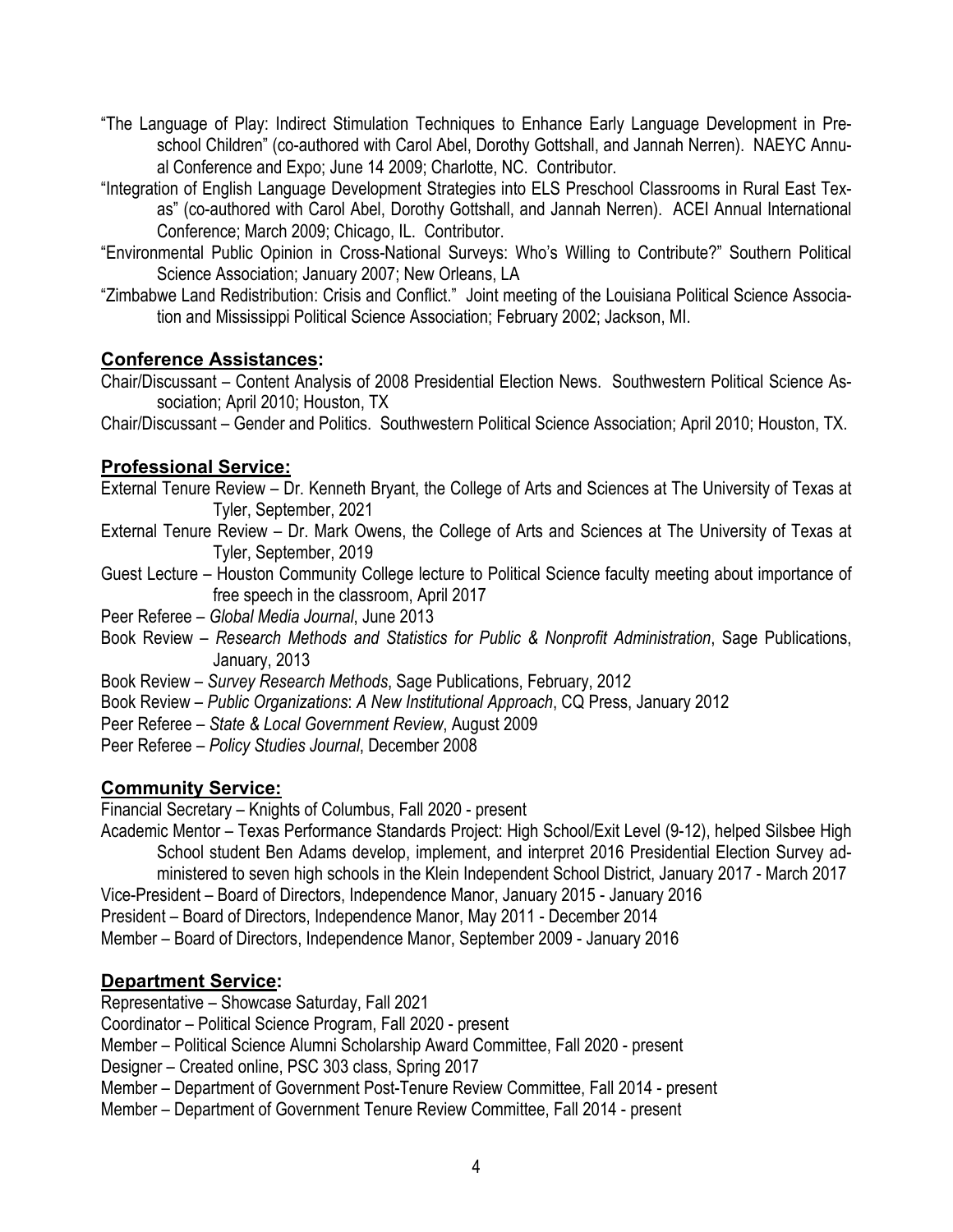Member – Executive Committee, Fall 2014 - Spring 2016 Member – Criminal Justice Search Committee, Fall 2014 - Spring 2015 (Hired George Day) Designer – Created online, PSC 199 class, Summer 2014 Designer – Created online, PSC 141 class, Spring 2014 Member – Criminal Justice Search Committee, Fall 2013 - Spring 2014 (Hired Valerie Wolf) Representative – Honor's Banquet, Spring 2013 (Melanie Angel) Representative – Alumni Networking, Fall 2012 - Spring 2014 Member – Executive Committee, Fall 2012 - Spring 2014 Representative – Honor's Banquet, Spring 2012 (Katie Counts) Member – Public Law Search Committee, Fall 2011 Administrator – Post Course Syllabi & Faculty CVs to SFA Course Information Webpage, 2011 - 2021 Member – PSC Core Curriculum Assessment Committee, Fall 2011 - Spring 2014 Member – Graduate Assistant Hiring and Assessment Committee, Fall 2011 - Spring 2014 Coordinator – SWPSA Undergraduate Presentations (Four Students), Spring 2010 Member – Public Law Search Committee, EEO Coordinator, Fall 2009 - Spring 2010 Member – Executive Committee, Fall 2009 - Spring 2011 Member – Political Science Alumni Scholarship Award Committee, Fall 2008 - Spring 2014 Member – MPA Graduate Admissions Committee, Fall 2008 - Spring 2014 Designer – Created online, PBA 507 class, Fall 2011 Contributor – PSC 141 Texas Workbook: Interest Groups and Public Opinion, Fall 2008 - Spring 2017 Member – Political Science Search Committee, Spring 2008 (Hired Marilyn Grouble) Webmaster – Summer 2007 - Summer 2019

### **College Service:**

Member – CLAA Scholarship Committee, Spring 2021 - present Chair – College of Liberal & Applied Arts Council, Fall 2014 - Spring 2015 Member – Advising Subcommittee, Summer 2014 Member – Bright Ideas Conference Committee, Spring 2014 Member – Strategic Planning Subcommittee, Spring 2013 Member – College of Liberal & Applied Arts Council, Fall 2012 - Spring 2015 Contributor – Sustainability Textbook, Chapter - "Tragedy of the Commons" Contributor – Livable World Workbook presented at Workshop on Sustainable Living, Austin, TX; May 2010 Director – Center for Applied Social Research (CASRE), Spring 2008 - Spring 2012

# **University Service:**

Faculty Advisor – Turning Point USA, Fall 2021 - present Faculty Member – GenJacks Success Coach, Fall 2017 - Spring 2021 Instructor – PSC 142 GenJacks, Fall 2017 Faculty Advisor – International Youth and Students for Social Equality, Spring 2017 - Fall 2017 Instructor – SFA 101, Fall 2017 Member – ADA Advisory Board, Fall 2016 - present Instructor – PSC 142 GenJacks/FLC, Fall 216 Member – Early Alert Pilot Program, Summer 2016 Faculty Advisor – Acacia Fraternity, Fall 2015 - Spring 2016 Faculty Advisor – Nac NORML Student Organization, Fall 2015 - Spring 2016 Instructor – PSC 142 Tablet Piolet Program Spring 2015

Member – STEP 2.0 Evaluation Team, Spring 2015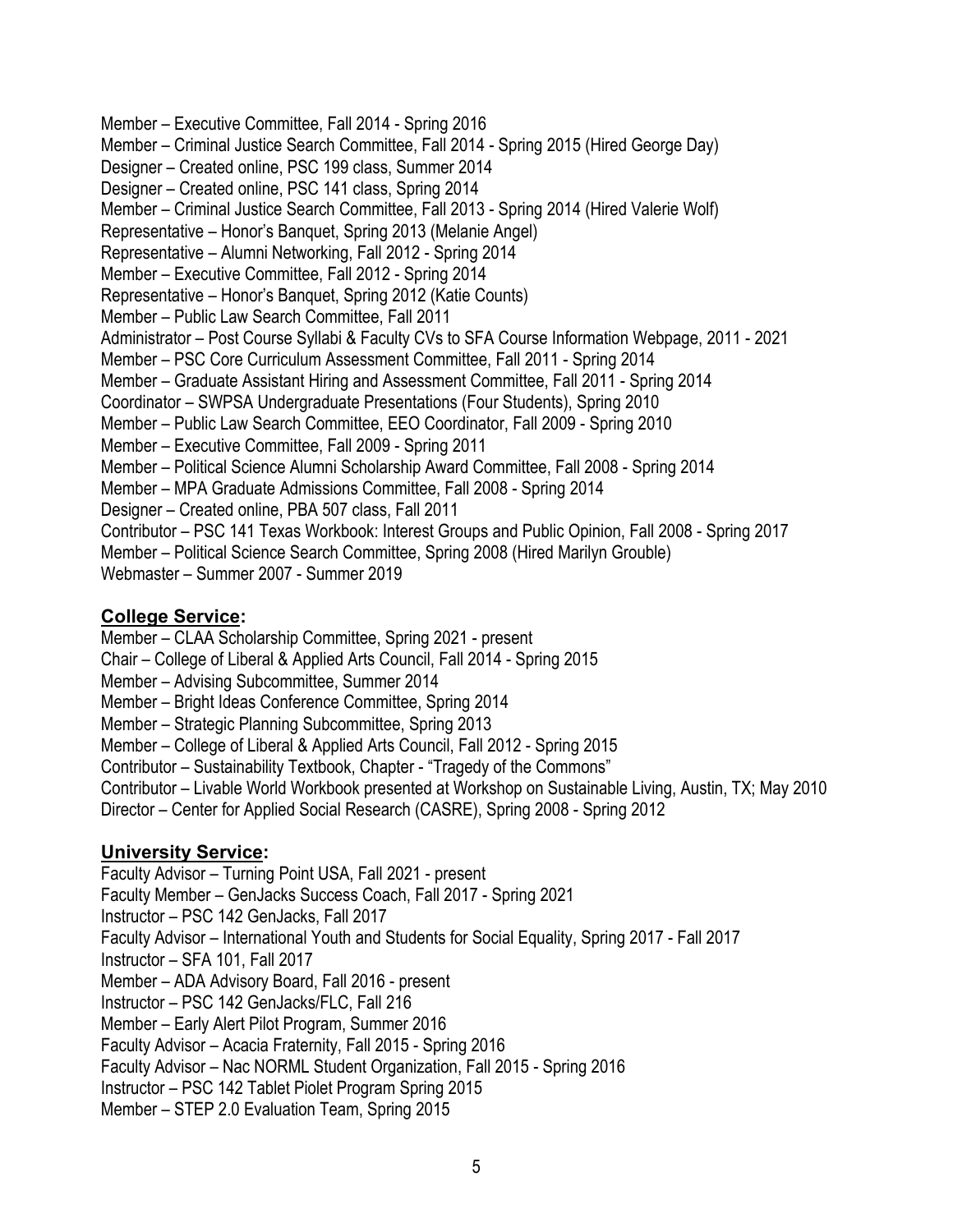Member – STEP 1.0 Tablet Pilot Program, Spring 2015

Panelist – Diversity Week; Disability Inclusion, Spring 2014

Instructor – SFA 101, Fall 2013

Faculty Advisor – Young Americans for Liberty, Fall 2012 - Fall 2013

Panelist – Diversity Week; Religious Tolerance, Spring 2012

Member – Make an Impact @ SFA Advisory Council, Fall 2011 - Spring 2017

Faculty Advisor – Young Conservatives of Texas SFA Chapter, Fall 2011 - Fall 2013, Spring 2019 - Present

Faculty Advisor – College Republicans SFA Chapter, Fall 2011 - present

Member – Quality Enhancement Plan Design Team, Fall 2010 - Spring 2011

Faculty Advisor – Knights of Columbus SFA Chapter, Fall 2010 - present

Faculty Advisor – Spatz Home-brewers; Stephen F. Austin State University, Spring 2008 - Fall 2009

Faculty Advisor – Students for Ron Paul; Stephen F. Austin State University, Fall 2007 - Spring 2008

Faculty Advisor – Kappa Alpha; Stephen F. Austin State University, Fall 2006 – present

# **Media Contributions:**

"University Coronavirus safety protocols still in place"

The Pine Log, March 5, 2021.

http://www.thepinelog.com/article\_0c8a21f4-7dde-11eb-ace1-

7fe0858c7b4f.html?fbclid=IwAR1JKvgIeScioXLtGhK-

2RLZrgikS8kRFP2gnMD7QVsJOMOIHoICxHjhf\_o

"ETX Covered" Interview with David Lippman

CBS 19, Aired on January 20 and January 24, 2021.

https://urldefense.proofpoint.com/v2/url?u=https-3A\_\_www.youtube.com\_watch-3Fv-

3DMGCWF7oW8r4&d=DwMGaQ&c=2X\_btuPRWkGwRX26NHIotzR6MNUgJAbf6yNNV5-

qTbU&r=Hz6uurdIQFXu8nh78E7w3jXPIFhAt6-ZIZ43muZwE0w&m=-

Hfgi910fLkTplDXQ3cYifFrbEpntHOo-a-

nrSDqrnY&s=jYJ8yClsDa3abXJRiIAp211wI7sGlqG3t\_JKo2pKxZA&e=

"2020 Election Night Coverage"

KFXK FOX51, Aired on November 3, 2020.

"Discussion: 2016 Presidential Election"

SFA TV 2, TV interview, Aired on October 17, 2016.

Washington Watch with Tony Perkins.

(http://www.frc.org/wwlivewithtonyperkins/bill-donohue-dr-lee-payne-phil-burress)

Nationally syndicated radio talk show. Discussed party platforms. Broadcast on October 12, 2016. "GOP and Democratic Platforms Highlight Stark Differences on Energy and Climate."

(https://insideclimatenews.org/news/26072016/democrat-republican-party-platforms-energy-climatechange-hillary-clinton-donald-trump)

*Inside Climate News*, Phil McKenna, July 26, 2016.

"We asked 8 political scientists if party platforms matter. Here's what we learned."

(http://www.vox.com/2016/7/12/12060358/political-science-of-platforms)

*Vox Policy & Politics*, Jeff Stein, July 12, 2016.

"Louie Gohmert faces his biggest challenge."

(http://thehill.com/blogs/floor-action/house/270826-firebrand-texas-republican-faces-first-ever-primary) *The Hill*, Christina Marcos, February 29, 2016.

"The Politics of Harry Potter"

KTRE, TV interview, Aired on June 2, 2015